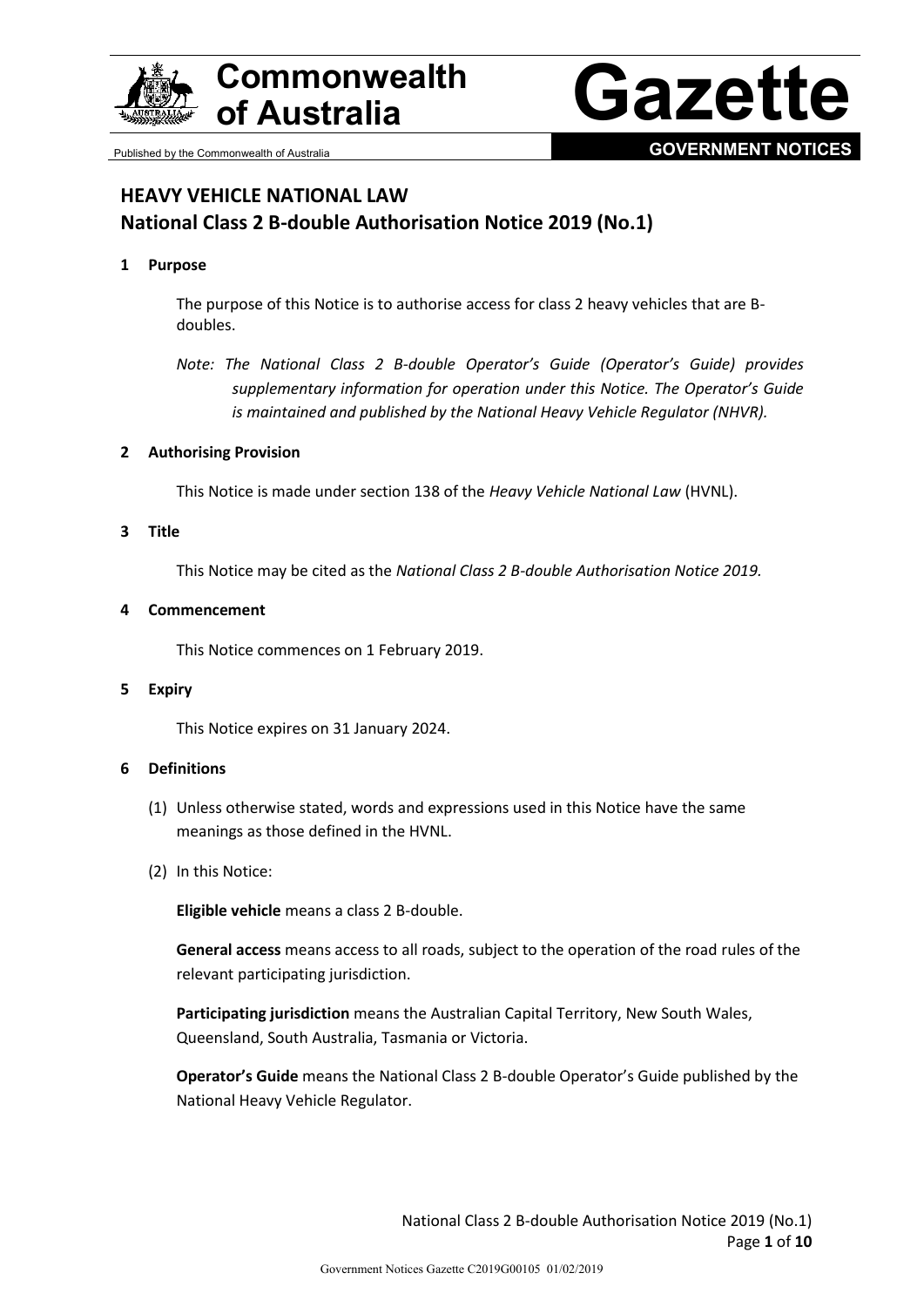## **7 Application**

- (1) This Notice applies in each participating jurisdiction according to;
	- (a) the provisions of this Notice; and
	- (b) the provisions in the Schedule for a given participating jurisdiction.

#### **8 Conditions – General access**

(1) An eligible vehicle on which all axle groups meet the mass limits specified in Table 1 has general access subject to any further conditions in the relevant Schedule for each participatingjurisdiction.

| Length of axle spacing<br>(metres) |           | <b>Mass limit</b><br>(tonnes) | Length of axle spacing<br>(metres) |           | <b>Mass limit</b><br>(tonnes) |
|------------------------------------|-----------|-------------------------------|------------------------------------|-----------|-------------------------------|
| At least                           | Less than |                               | At least                           | Less than |                               |
| 3.5                                | 3.7       | 23.0                          | 8.2                                | 8.3       | 37.0                          |
| 3.7                                | 3.8       | 23.5                          | 8.3                                | 8.5       | 37.5                          |
| 3.8                                | 4.0       | 24.0                          | 8.5                                | 8.7       | 38.0                          |
| 4.0                                | 4.2       | 24.5                          | 8.7                                | 8.8       | 38.5                          |
| 4.2                                | 4.3       | 25.0                          | 8.8                                | 9.0       | 39.0                          |
| 4.3                                | 4.5       | 25.5                          | 9.0                                | 9.2       | 39.5                          |
| 4.5                                | 4.7       | 26.0                          | 9.2                                | 9.3       | 40.0                          |
| 4.7                                | 4.8       | 26.5                          | 9.3                                | 9.5       | 40.5                          |
| 4.8                                | 5.0       | 27.0                          | 9.5                                | 9.7       | 41.0                          |
| 5.0                                | 5.2       | 27.5                          | 9.7                                | 9.8       | 41.5                          |
| 5.2                                | 5.3       | 28.0                          | 9.8                                | 10.0      | 42.0                          |
| 5.3                                | 5.5       | 28.5                          | 10.0                               | 10.5      | 42.5                          |
| 5.5                                | 5.7       | 29.0                          | 10.5                               | 11.0      | 43.0                          |
| 5.7                                | 5.8       | 29.5                          | 11.0                               | 11.5      | 43.5                          |
| 5.8                                | 6.0       | 30.0                          | 11.5                               | 12.0      | 44.0                          |
| 6.0                                | 6.2       | 30.5                          | 12.0                               | 12.5      | 44.5                          |
| 6.2                                | 6.3       | 31.0                          | 12.5                               | 13.0      | 45.0                          |
| 6.3                                | 6.5       | 31.5                          | 13.0                               | 13.5      | 45.5                          |
| 6.5                                | 6.7       | 32.0                          | 13.5                               | 14.0      | 46.0                          |
| 6.7                                | 6.8       | 32.5                          | 14.0                               | 14.5      | 46.5                          |
| 6.8                                | 7.0       | 33.0                          | 14.5                               | 15.0      | 47.0                          |
| 7.0                                | 7.2       | 33.5                          | 15.0                               | 15.5      | 47.5                          |
| 7.2                                | 7.3       | 34.0                          | 15.5                               | 16.0      | 48.0                          |
| 7.3                                | 7.5       | 34.5                          | 16.0                               | 16.5      | 48.5                          |
| 7.5                                | 7.7       | 35.0                          | 16.5                               | 17.0      | 49.0                          |
| 7.7                                | 7.8       | 35.5                          | 17.0                               | 17.5      | 49.5                          |
| 7.8                                | 8.0       | 36.0                          | 17.5                               |           | 50.0                          |
| 8.0                                | 8.2       | 36.5                          |                                    |           |                               |

#### **Table 1: General access axle spacing mass limits (up to 50 tonnes)**

- (2) If the eligible vehicle is a complying steer axle vehicle, 0.5 tonnes may be added to the mass limit prescribed in Table 1 if the steer axle is part of the axle group being considered.
	- *Note: Complying steer axle vehicle is defined in section 3 of the Heavy Vehicle (Mass, Dimension and Loading) National Regulation.*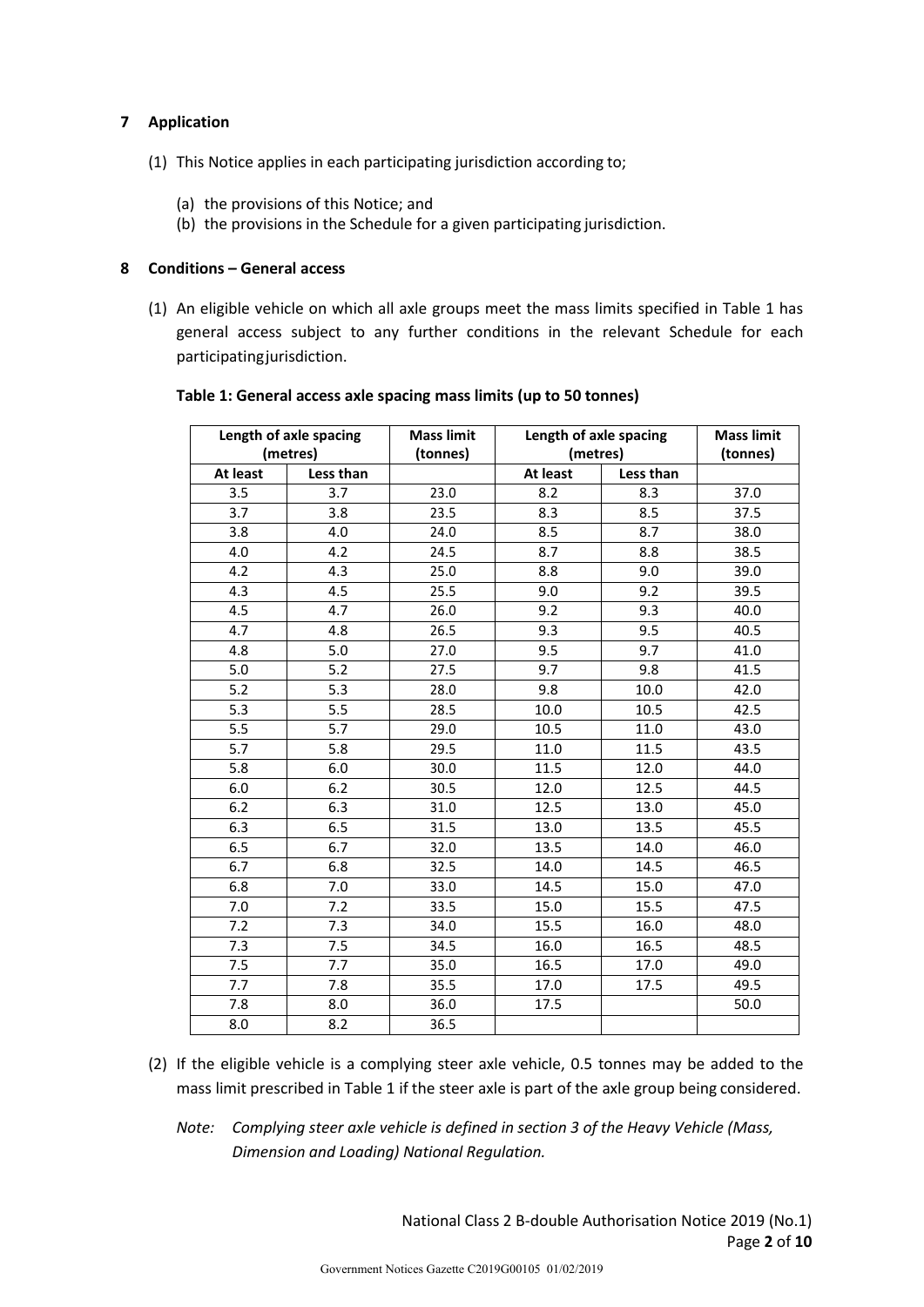(3) An eligible vehicle operating under this section and that complies with the conditions of Schedule 2 of the *Heavy Vehicle (Mass, Dimension and Loading) National Regulation* may apply Concessional Mass Limits (CML) to the mass limits prescribed in Table 1.

## **9 Conditions – Restricted access**

(1) An eligible vehicle that does not comply with the requirements in section 8 may access the stated routes and areas routes set out in the relevant Schedule for each participating jurisdiction.

#### **10 Conditions – Stated hours of stated days**

(1) An eligible vehicle may use areas or routes at any time unless specified otherwise as a travel condition on the stated map or stated list.

## **11 Conditions – Tri-drive prime mover restriction**

- (1) Access for tri-drive prime movers is not authorised under this Notice.
- (2) In this section, tri-drive prime mover means a prime mover with a drive axle group consisting of three axles, all of which are in contact with the road.

Peter Caprioli *Executive Director (Freight and Supply Chain Productivity)* **National Heavy Vehicle Regulator**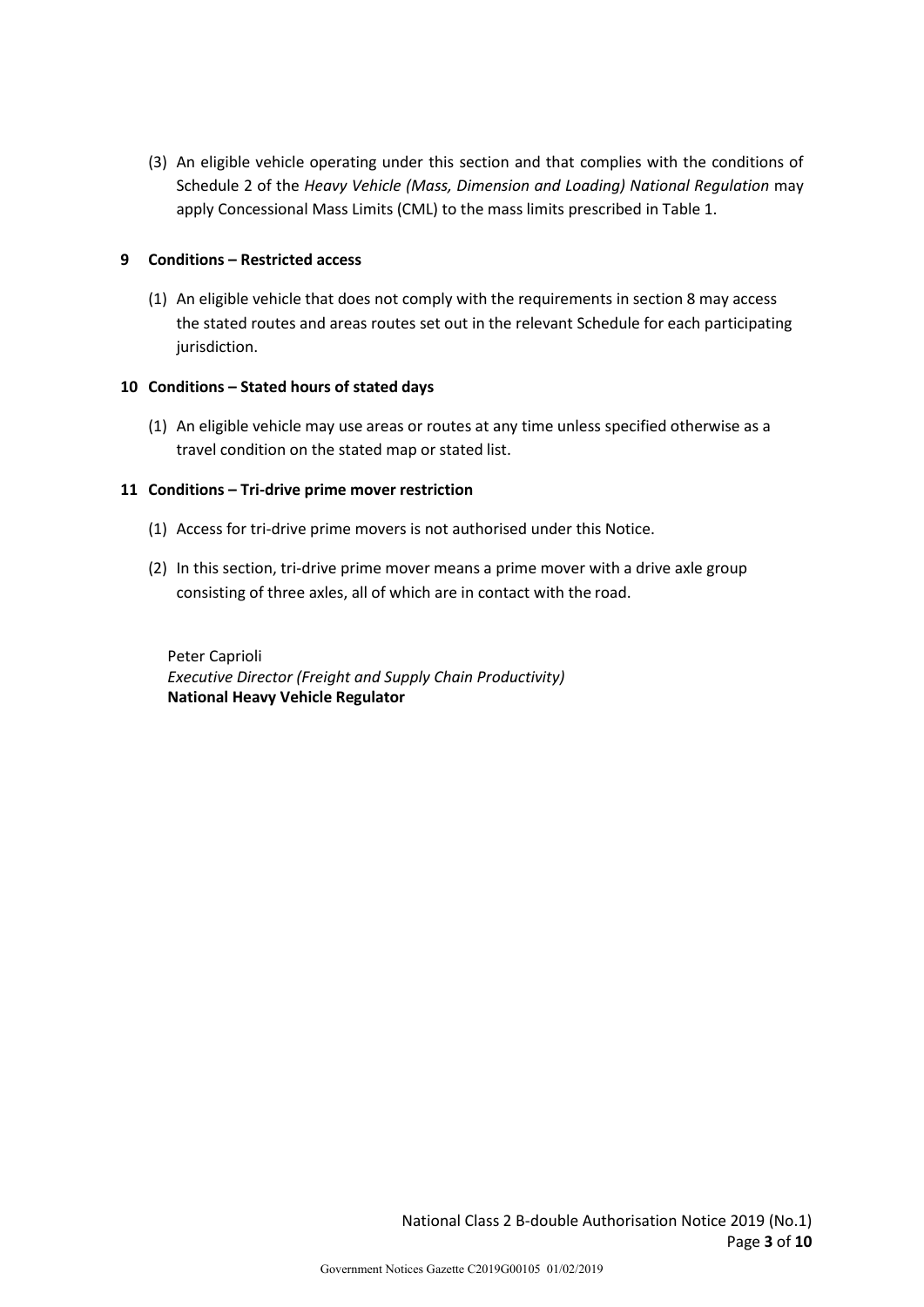# **Schedule 1 Australian Capital Territory**

## **1 Application**

- (1) This Schedule applies to eligible vehicles operating under this Notice in the Australian Capital Territory.
- (2) This Schedule applies to eligible vehicles operating in the Australian Capital Territory even if part of the journey includes routes and areas in another state or territory.

## **2 Stated areas and routes – General access**

(1) An eligible vehicle up to 19 metres in length that complies with the requirements in section 8 of the Notice has general access.

## **3 Stated areas and routes – Restricted access**

- (1) An eligible vehicle that does not qualify for general access under section 2 of this Schedule may access the following network:
	- (a) eligible vehicles that are not longer than 26 metres in length:

## *Australian Capital Territory B-double Network*

(2) An eligible vehicle accessing a network set out in subsection (1) must comply with the road and travel conditions set out in that network.

*Note: Links and descriptions of these routes may be found in the Operator'sGuide.*

- (1) Regardless of the access granted in (2) and (3), an eligible vehicle operating under this Notice must also comply with restrictions set out in the *Specified Road Manager Network Requirements,* published in the Operator's Guide.
	- *Note: the restrictions in the Specified Road Manager Network Requirements generally provide restrictions on access in particular Road Manager areas.*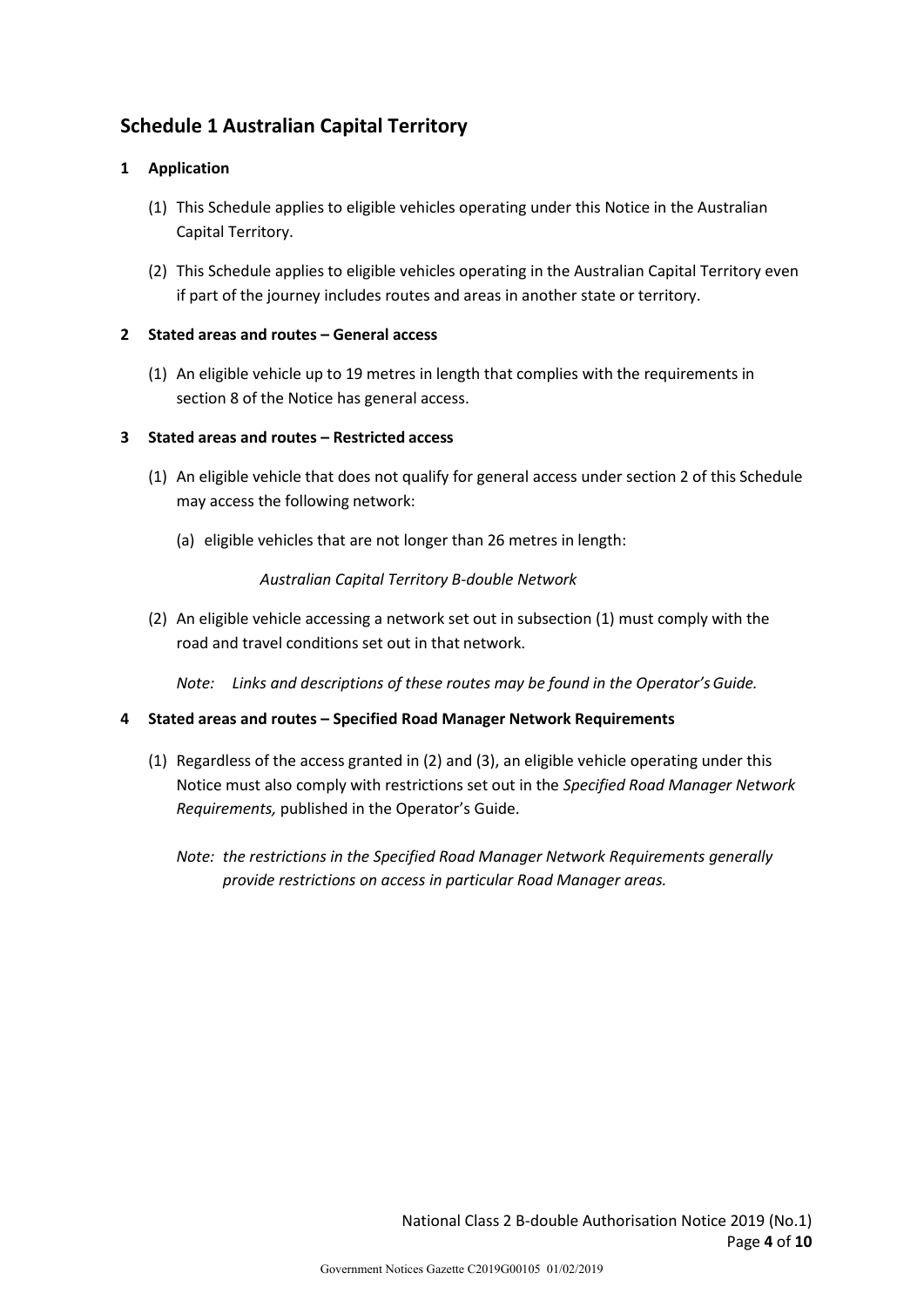## **Schedule 2 New South Wales**

## **1 Application**

- (1) This Schedule applies to eligible vehicles operating under this Notice in New South Wales.
- (2) This Schedule applies to eligible vehicles operating in New South Wales even if part of the journey includes routes and areas in another state or territory.

## **2 Stated areas and routes – General access**

(1) An eligible vehicle up to 19 metres in length that complies with the requirements in section 8 of the Notice has general access.

## **3 Stated areas or routes – Restricted access**

- (1) An eligible vehicle that does not qualify for general access under section 2 of this Schedule may access the following networks:
	- (a) eligible vehicles up to 19 metres in length and over 50 tonnes:

*New South Wales 19 metre B-double (over 50.0 tonnes) Network*

(b) eligible vehicles that are not longer than 23 metres in length:

*New South Wales 23 metre B-double Network*

(c) eligible vehicles that are not longer than 26 metres in length:

*New South Wales 26 metre B-double Network*

(2) An eligible vehicle accessing a network set out in subsection (1) must comply with the road and travel conditions set out in that network.

*Note: Links and descriptions of these routes may be found in the Operator's Guide.*

- **4 Stated areas and routes – Specified Road Manager Network Requirements**
	- (1) Regardless of the access granted in (2) and (3), an eligible vehicle operating under this Notice must also comply with restrictions set out in the *Specified Road Manager Network Requirements,* published in the Operator's Guide.
		- *Note: the restrictions in the Specified Road Manager Network Requirements generally provide restrictions on access in particular Road Manager areas.*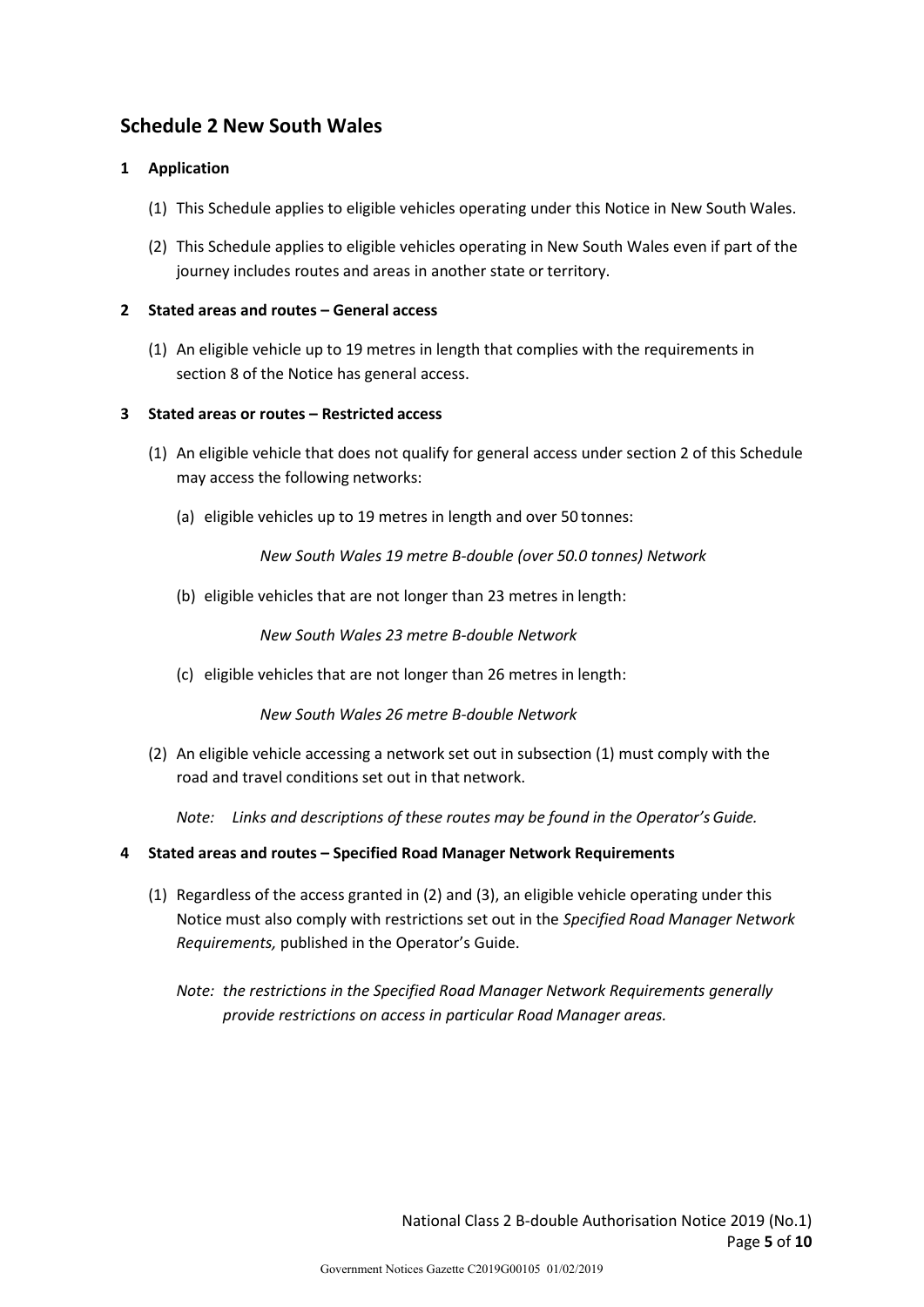# **Schedule 3 Queensland**

## **1 Application**

- (1) This Schedule applies to eligible vehicles operating under this Notice in Queensland.
- (2) This Schedule applies to eligible vehicles operating in Queensland even if part of the journey includes routes and areas in another state or territory.

## **2 Stated areas and routes – General access**

(1) An eligible vehicle up to 19 metres in length that complies with the requirements in section 8 of the Notice has general access.

## **3 Stated areas or routes – Restricted access**

- (1) An eligible vehicle that does not qualify for general access under section 2 of this Schedule may access the following networks:
	- (a) eligible vehicles that are not longer than 23 metres in length:

*Queensland 23 metre B-double Network*

(b) eligible vehicles that are not longer than 26 metres in length:

## *Queensland 25/26 metre B-double Network*

(2) An eligible vehicle accessing a network set out in subsection (1) must comply with the road and travel conditions set out in that network.

*Note: Links and descriptions of these routes may be found in the Operator's Guide.*

- (1) Regardless of the access granted in (2) and (3), an eligible vehicle operating under this Notice must also comply with restrictions set out in the *Specified Road Manager Network Requirements,* published in the Operator's Guide.
	- *Note: the restrictions in the Specified Road Manager Network Requirements generally provide restrictions on access in particular Road Manager areas.*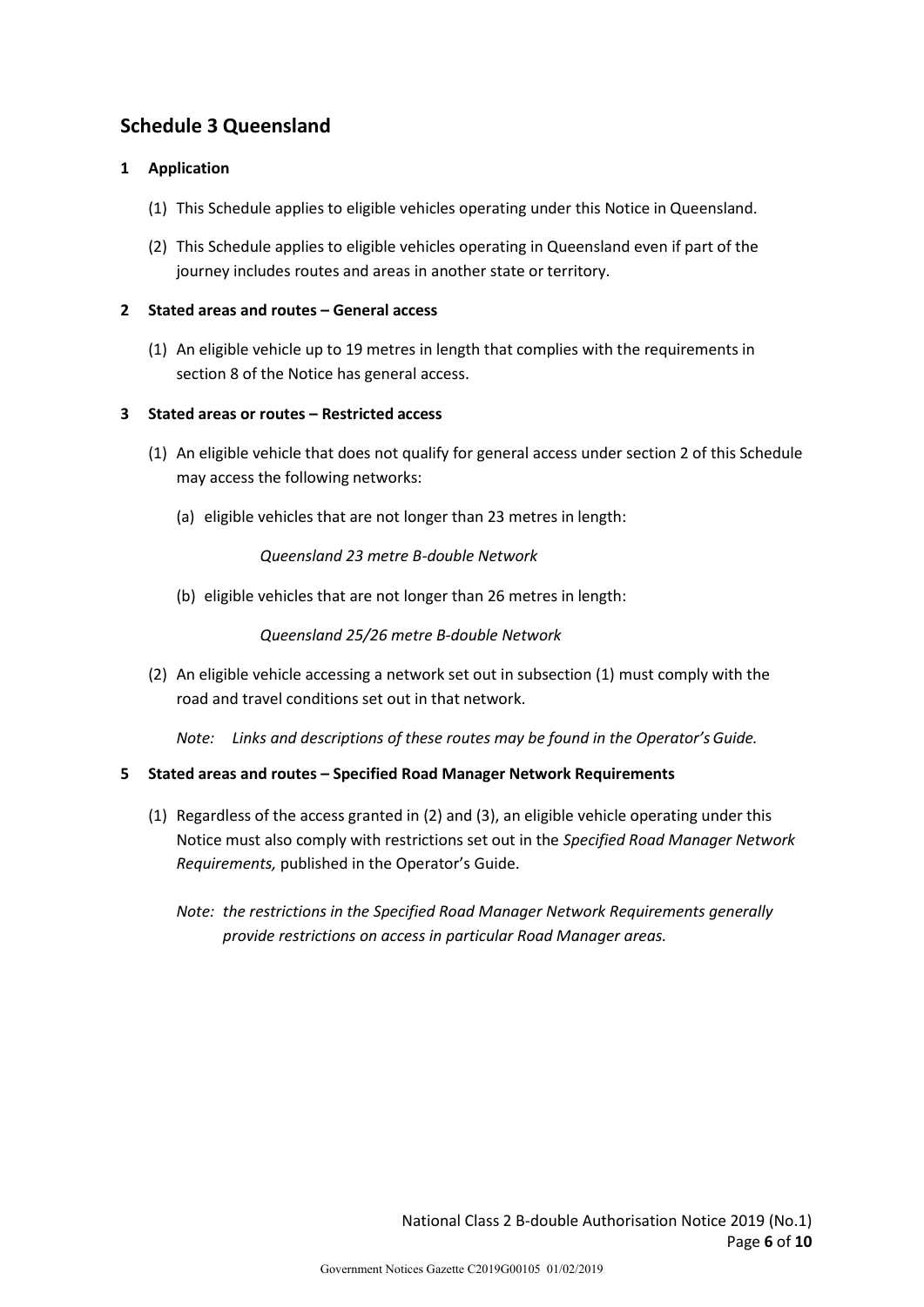# **Schedule 4 South Australia**

## **1 Application**

- (1) This Schedule applies to eligible vehicles operating under this Notice in South Australia.
- (2) This Schedule applies to eligible vehicles operating in South Australia even if part of the journey includes routes and areas in another state or territory.

## **2 Stated areas and routes – General access**

(1) An eligible vehicle up to 19 metres in length that complies with the requirements in section 8 of the Notice has general access.

## **3 Stated areas or routes – Restricted access**

- (1) An eligible vehicle that does not qualify for general access under section 2 of this Schedule may access the following networks:
	- (a) eligible vehicles that are not longer than 23 metres in length:

*South Australia 23 metre B-double Network*

(b) eligible vehicles that are not longer than 26 metres in length:

*South Australia 26 metre B-double Network*

(c) eligible vehicles that are transporting commodities and are not more than 26 metres in length:

*South Australia 26 metre B-double Commodity Routes Network*

(2) An eligible vehicle accessing a network set out in subsection (1) must comply with the road and travel conditions set out in that network.

*Note: Links and descriptions of these routes may be found in the Operator'sGuide.*

- **4 Stated areas and routes – Specified Road Manager Network Requirements**
	- (2) Regardless of the access granted in (2) and (3), an eligible vehicle operating under this Notice must also comply with restrictions set out in the *Specified Road Manager Network Requirements,* published in the Operator's Guide.

*Note: the restrictions in the Specified Road Manager Network Requirements generally provide restrictions on access in particular Road Manager areas.*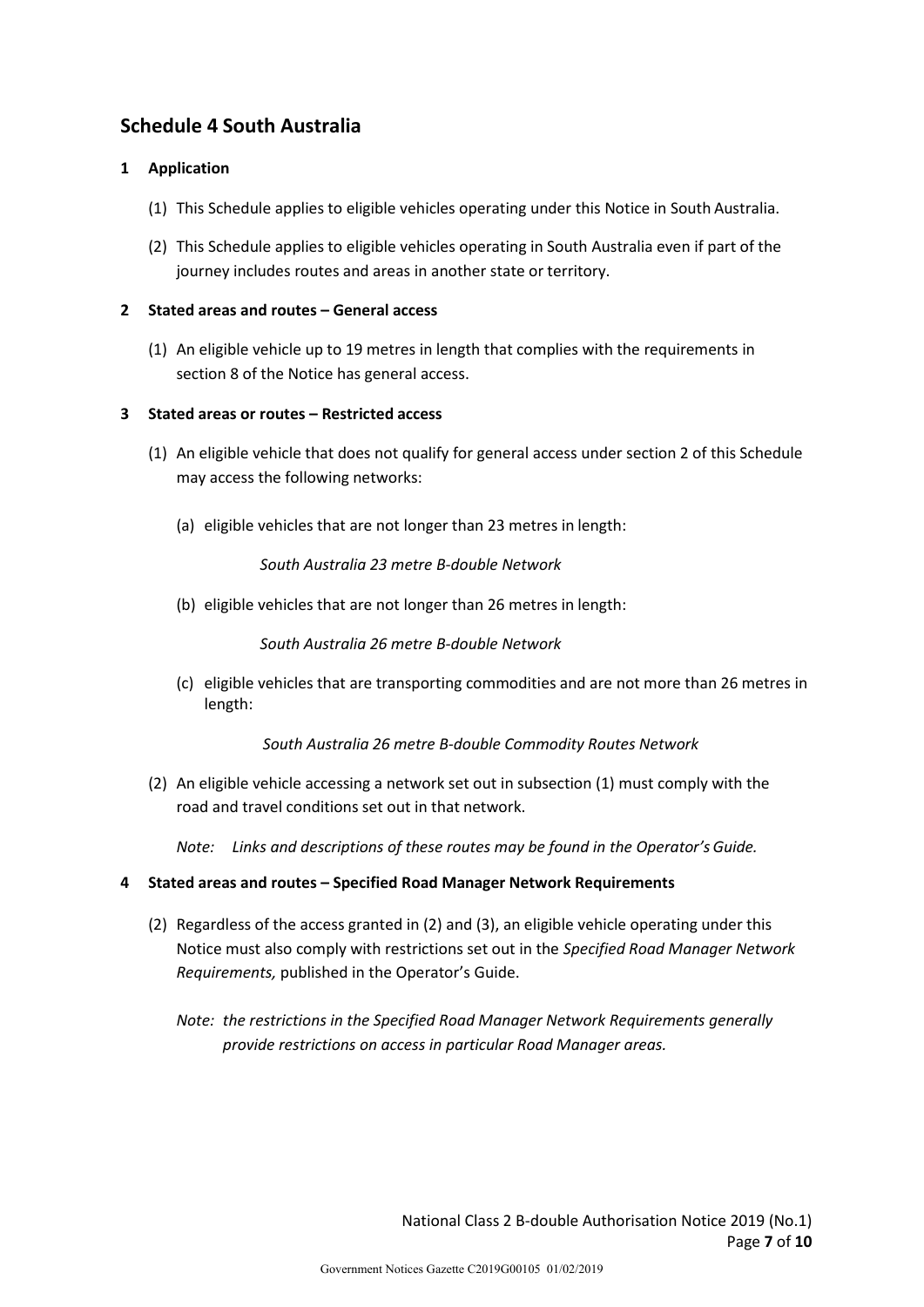#### **5 Conditions – Maintenance management accreditation and inspection labels**

- (1) For any vehicle that makes up a B-double that is registered in South Australia:
	- (a) the operator must hold maintenance management accreditation for the vehicle; or
	- (b) display the appropriate current inspection label issued by the South Australian Department of Planning, Transport and Infrastructure which clearly states the type of vehicle configuration and the inspection expiry date.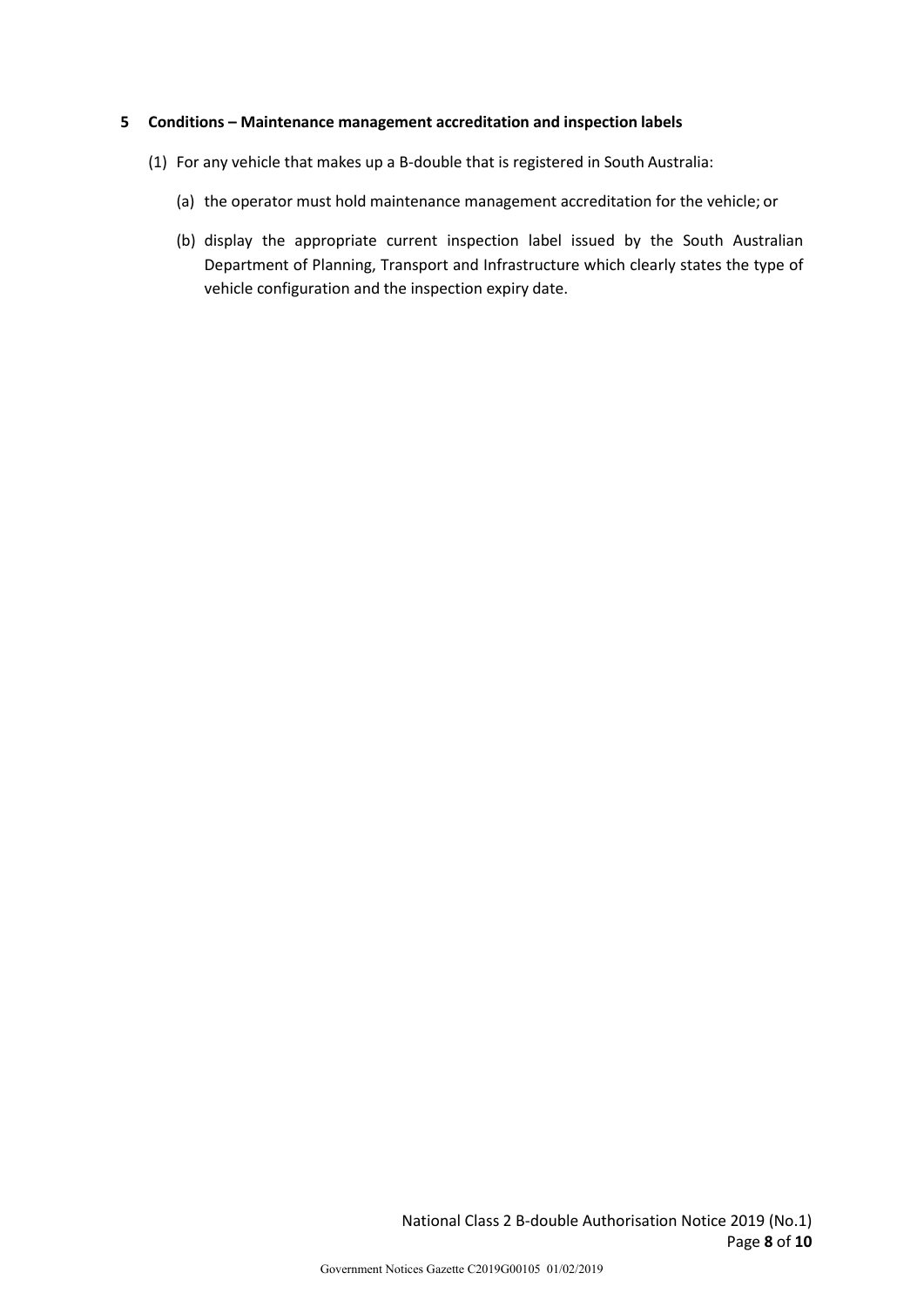# **Schedule 5 Tasmania**

## **1 Application**

- (1) This Schedule applies to eligible vehicles operating under this Notice in Tasmania.
- (2) This Schedule applies to eligible vehicles operating in Tasmania even if part of the journey includes routes and areas in another state or territory.

## **2 Stated areas and routes – General Access**

- (1) An eligible vehicle up to 21 metres in length which meets the mass limits in section 8 of the Notice has general access.
- (2) An eligible vehicle up to 21.3 metres in length fitted with a rear load restraining guard that complies with the *Forestry Safety Code (Tasmania) 2007* and meets the mass limits in section 8 of the Notice has general access.

## **3 Stated areas or routes – Restricted Access**

- (1) An eligible vehicle that does not qualify for general access under section 2 of this Schedule may access the following networks:
	- (a) eligible vehicles that are not longer than 23 metres in length:

*Tasmanian 23 metre B-double Network*

(b) eligible vehicles that are not longer than 26 metres in length:

#### *Tasmanian 26 metre B-double Network*

(2) An eligible vehicle accessing a network set out in subsection (1) must comply with the road and travel conditions set out in that network.

*Note: Links and descriptions of these routes may be found in the Operator'sGuide.*

- (1) Regardless of the access granted in (2) and (3), an eligible vehicle operating under this Notice must also comply with restrictions set out in the *Specified Road Manager Network Requirements,* published in the Operator's Guide.
	- *Note: the restrictions in the Specified Road Manager Network Requirements generally provide restrictions on access in particular Road Manager areas.*